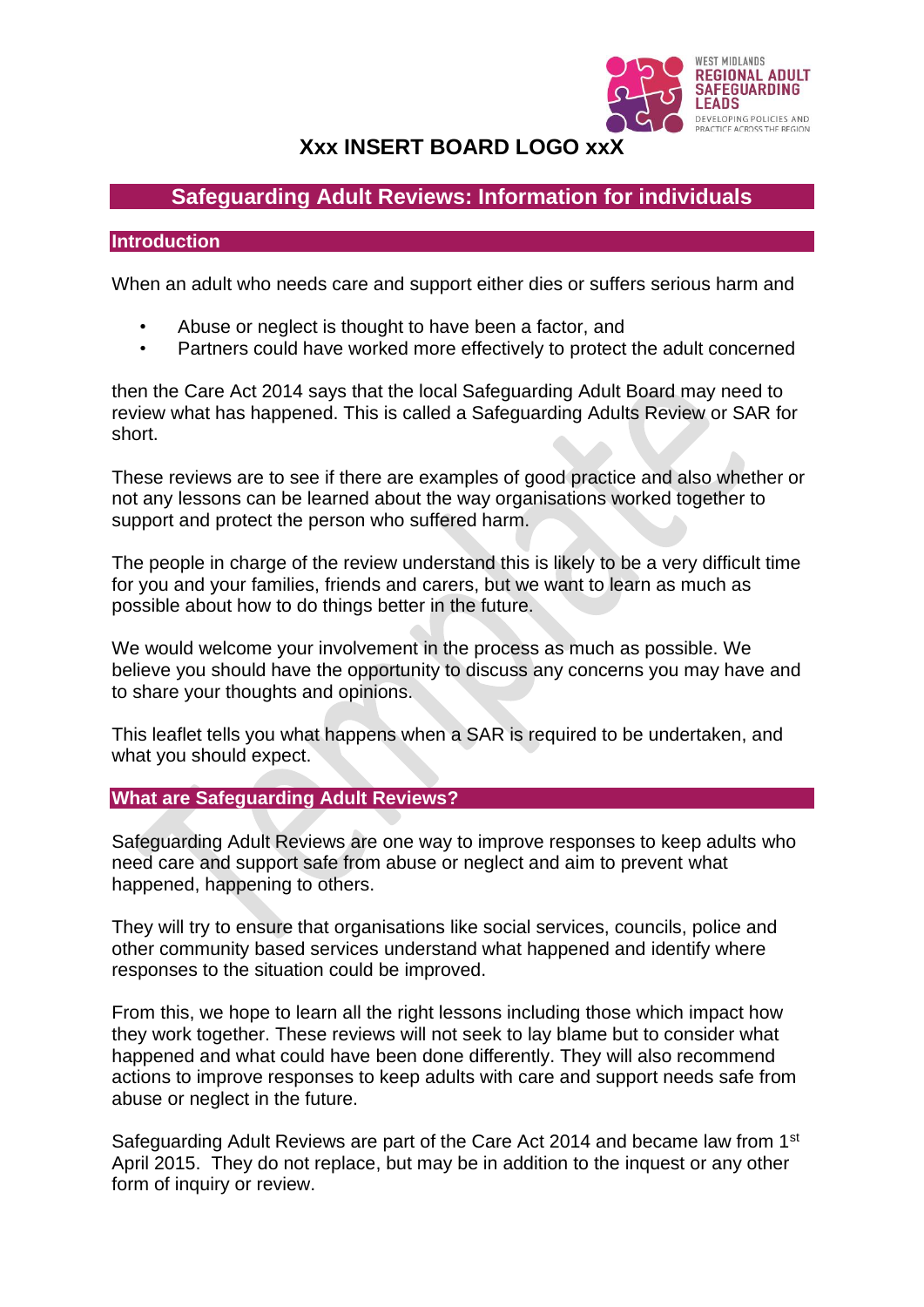### **How will we undertake the review?**

There are different ways in which a SAR can be done, but they involve gathering as much information from as many sources as possible. We can then try to work out exactly what happened, and why. We will consider whether things could or should have been done differently, and ask how things could be done better in the future.

## **Your involvement in this review**

We think you are the best placed to help us understand what happened. Your contribution will be valuable and may help change the way we respond to keeping adults with care and support need safe from abuse or neglect.

We acknowledge this will have been a very difficult time for you and we do not want to add to your distress but it is important we inform you the review is taking place and to give you an opportunity to be involved.

If you do decide to take part in the review, we will ask you to share your understanding of what happened and why.

You can give your thoughts and views in all or some of the following ways:

- Face-to-face meeting with us,
- Via a telephone conversation, or
- In writing or via a recording.

## **What happens to the information you share?**

The information you share will help us to build a comprehensive picture of what happened and in turn will help us identify recommendations for change. These recommendations will then be put into an action plan.

Your input will be confidential and you will not be named in the final report.

### **How long will the review process take?**

It is really difficult to say how long a review will take, it very much depends on the amount of information to be gathered and/or people spoken to. You will be given a point of contact who will contact you by your preferred means to keep you updated so that you know how the review is progressing.

### **What does the review produce?**

A report identifying the findings will normally be published on the Safeguarding Adult Board's website. The report will be anonymised and will not contain any identifying details. The findings will also be detailed within Board's annual report.